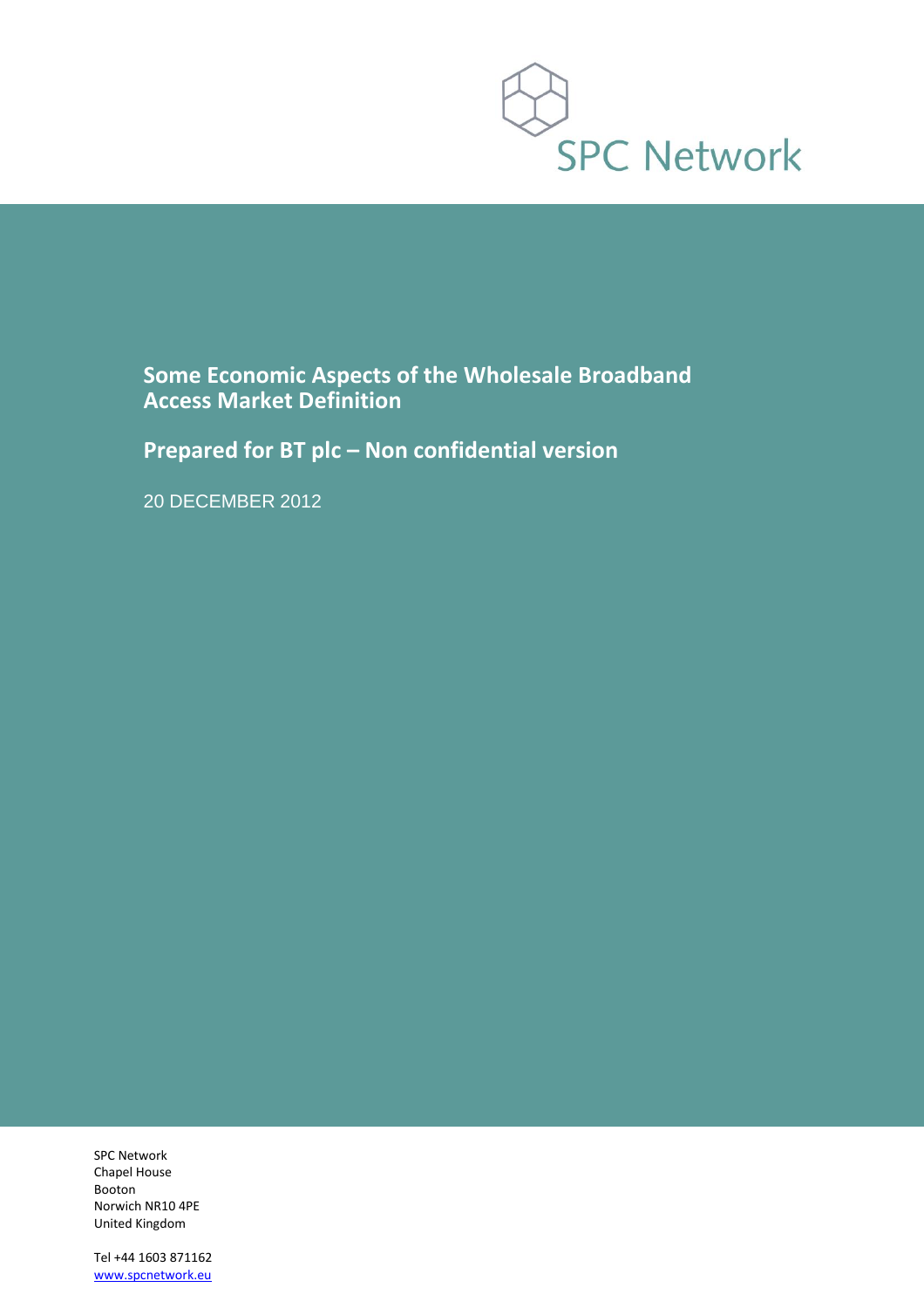

© Strategy and Policy Consultants Network Ltd 2012

#### **About SPC Network**

SPC Network undertakes Strategic Policy Development for clients in networked industries by combining the knowledge of our consultants with specific and valuable skills to ensure rigorous analysis and exceptional advice. Our core consultancy team and network of partners have substantial experience in industry and consulting and so we understand the practical issues and challenges facing the market. Through advanced academic training, we have developed key skills and the rigorous approach needed to support our clients win the policy debate.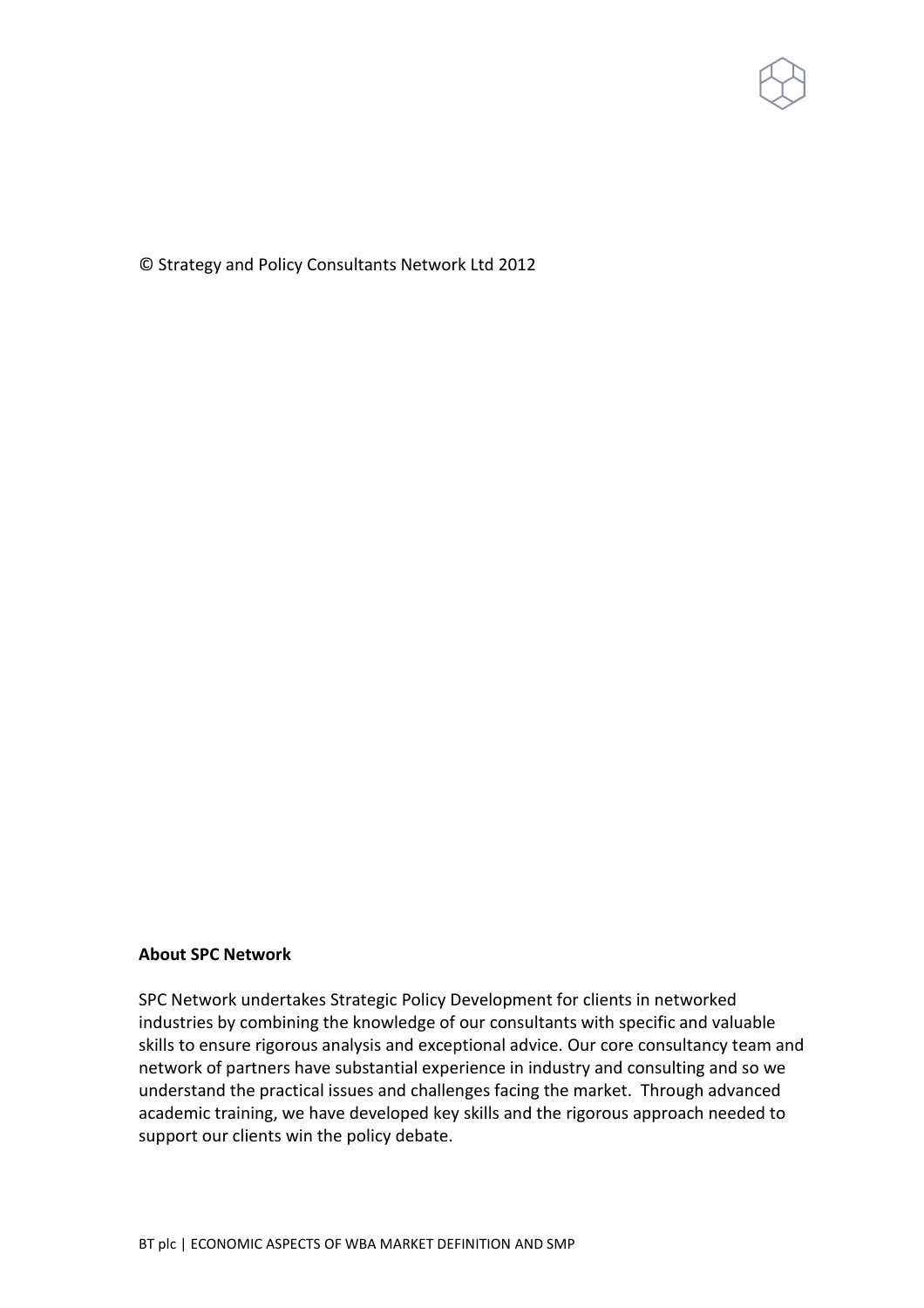# **TABLE OF CONTENTS**

| 1            | <b>INTRODUCTION</b>                                                  | 1              |
|--------------|----------------------------------------------------------------------|----------------|
| $\mathbf{2}$ | <b>BUNDLING, MARKET DEFINITION AND MARKET POWER</b>                  | $\overline{2}$ |
| 2.1          | <b>BUNDLING</b>                                                      | $\overline{2}$ |
| 2.2          | <b>MARKET DEFINITION</b>                                             | $\overline{2}$ |
| 2.3          | <b>MARKET POWER</b>                                                  | 4              |
| 2.4          | <b>CONCLUSION ON BUNDLING</b>                                        | 6              |
| 3            | <b>COMPETITION AND INDUSTRY STRUCTURE</b>                            | 7              |
| 3.1          | <b>NUMBER OF ENTRANTS AND COMPETITIVE BEHAVIOUR</b>                  | 7              |
| 3.2          | <b>RECENT ACADEMIC RESEARCH ON COMPETITIVE CONDITIONS</b>            | 8              |
| 3.3          | THE EVOLUTION OF MARKET STRUCTURE IN THE UK                          | 9              |
| 3.4          | THE DEVELOPMENT OF COMPETITION OVER TIME                             | 12             |
| 3.5          | <b>COMPARISON OF COMPETITIVE CONDITIONS IN BROADBAND WITH MOBILE</b> | 13             |
| 4            | <b>CONCLUSION</b>                                                    | 15             |
| 5            | <b>REVIEW OF THE NARDOTTO PAPER</b>                                  | 17             |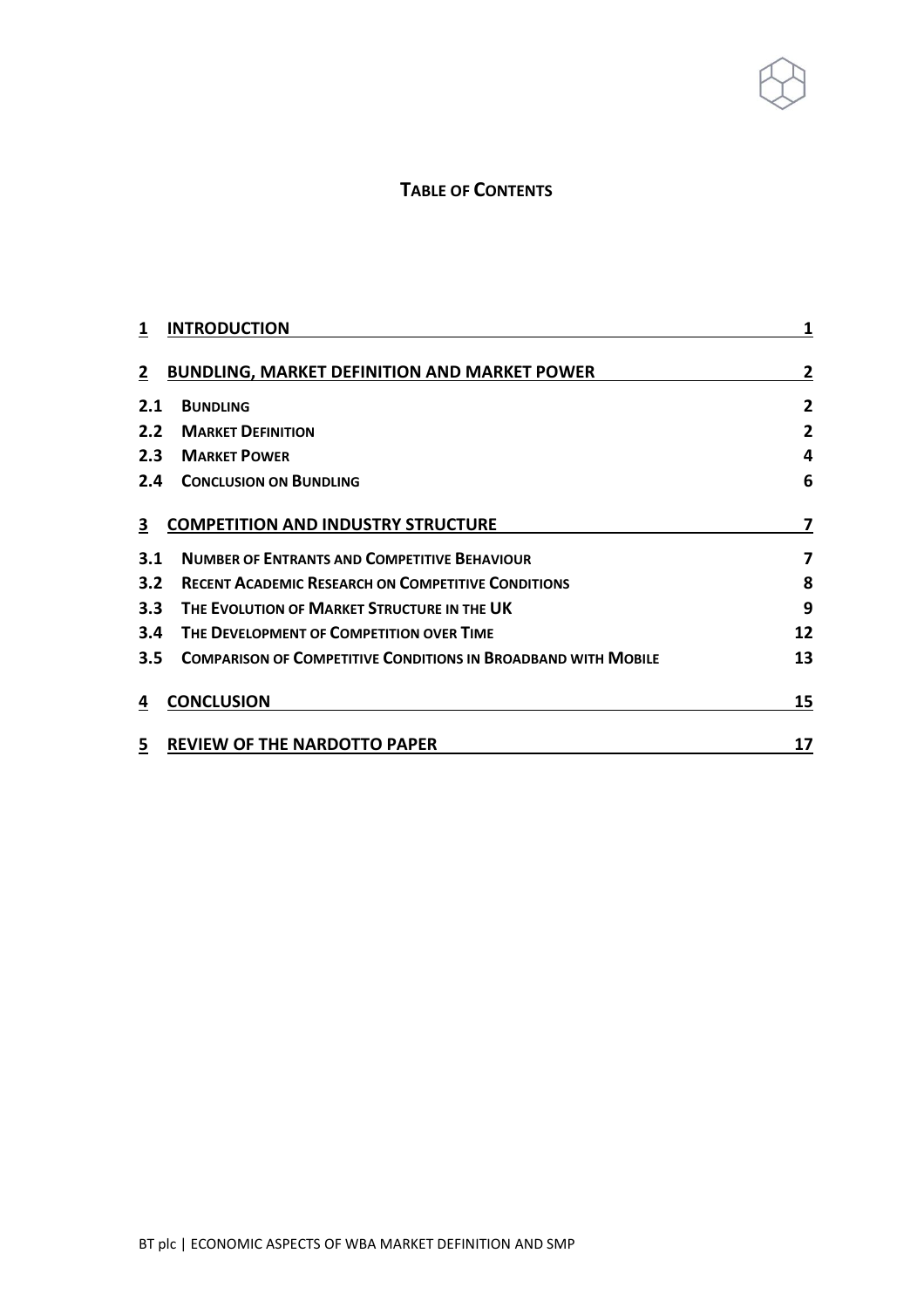### **1 INTRODUCTION**

SPC Network has been asked by BT plc to consider various economic aspects of the market definition and the process of establishing Significant Market Power (SMP) in Wholesale Broadband Access (WBA) in response to Ofcom's "Call for Inputs" (CFI) dated 9 November 2012<sup>1</sup>. In particular, we have been asked to comment on:

- i) The role of bundling in the market and its implications for market definition and the assessment of SMP. BEREC and various academic researchers have considered the effects of bundling on market definition and the assessment of market power. We have been asked to review this literature and determine its relevance to the forthcoming WBA review. We have also been asked to consider whether the leading provider of one element of a bundle may indirectly constrain the market power of a firm supplying another element.
- ii) The evolution of competition and market structures. In our 2010 paper we discussed how market concentration had changed over time and in particular how concentration in Market 2 had diverged from Market 1 and converged with Market 3. We have been asked to consider the effect of updated data on market power along with other supplier actions that may affect market power and the migration of customers away from BT at a newly unbundled exchange<sup>2</sup>.
- iii) Ofcom's current geographic market definition is based on operator presence and the market share of BT in each exchange area. In our paper prepared for BT in response to the 2010 WBA market review, we referred to academic research showing that market presence was a sufficient indicator for competitive outcomes. Ofcom responded that the cited research did not refer explicitly to the broadband market and so of limited relevance. Since then further academic research has been conducted on the broadband market in the US which comes to the same conclusion: the presence of three firms is sufficient to ensure the benefits of competition for consumers and that the competitive benefits from the presence of a fourth firm are limited. BT has also asked us to review the findings of a recent paper by Nordotto et al on unbundling, in particular the claim in that paper that Local Loop Unbundling (LLU) has a negative effect on broadband diffusion, whereas BT's analysis undertaken by Professor Nankervis appeared to show the opposite effect.

<sup>1</sup> Ofcom (2012) '*Review of the Wholesale Broadband Access Markets: Call for Inputs'* 9 November 2012  $2$  This latter analysis however is not included in this report as the econometric analysis had not been completed at the time of writing.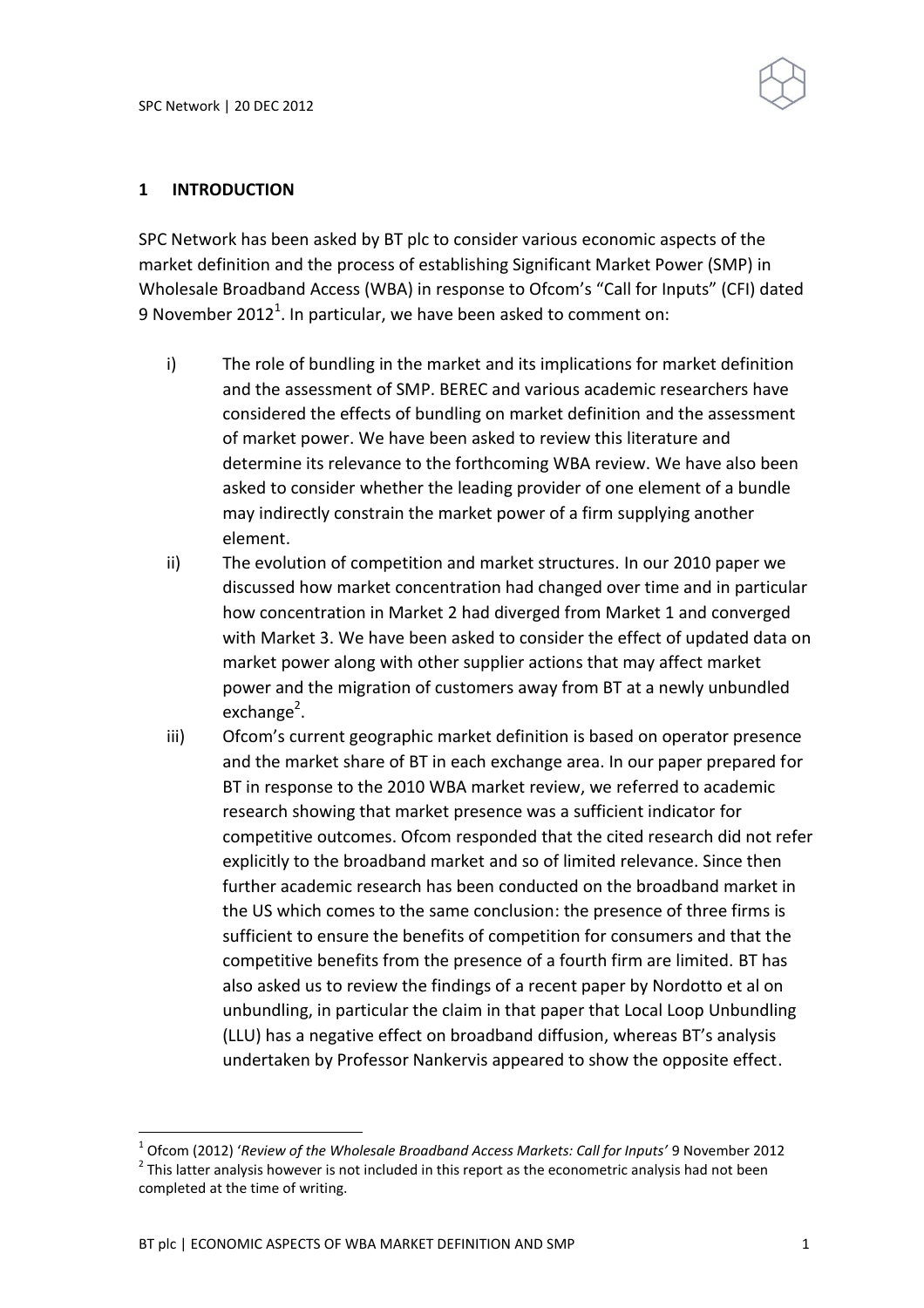

### **2 BUNDLING, MARKET DEFINITION AND MARKET POWER**

#### **2.1 Bundling**

The trend of consumers to purchase broadband as part of a bundle, including one or both of fixed line telephony and payTV, has continued upwards. Ofcom data show that in 2009 45% of consumers purchased a bundled service and by 2011 this proportion had increased to 52%<sup>3</sup>. Of those consumers who purchase a bundle, the vast majority (79%<sup>4</sup>) have a package that includes a landline and 41% include multi-channel TV $^5$ .

We have reviewed the product offerings of the four largest broadband providers in the UK $^6$ . None of these operators offer broadband as a standalone product: all broadband packages include line rental and landline calls, sometimes at no additional charge. They all offer a broadband bundle including TV. We have only been able to find broadband offered as part of a "double-play" package, at the retail level.

At the retail level, therefore, it appears that double-play bundling (broadband and voice) is the norm and that triple-play bundling is increasingly common. We discuss below whether this may have an effect on the economic assessment of the market at wholesale level.

### **2.2 Market Definition**

Given the prevalence of bundled offers, and the large proportion of consumers who buy broadband as part of a bundle, we have been asked to consider the implications of bundling in the retail market for the assessment of market definition and market power in wholesale broadband.

The European regulators' body, BEREC<sup>7</sup>, considers two incentives for bundling to be particularly important when considering retail market definition: economies of scope (supply side) and transaction cost savings (demand side).

<sup>3</sup> Ofcom *The Consumer Experience 2011* Figure 64.

 $^{4}$  10% of bundles were classed as "Others" for which we have no information about which products are included.

<sup>&</sup>lt;sup>5</sup> Ibid Figure 65.

 $^6$  BT, Sky, TalkTalk and Virgin Media.

<sup>7</sup> BEREC (2010) *BEREC report on impact of bundled offers in retail and wholesale market definition* December 2010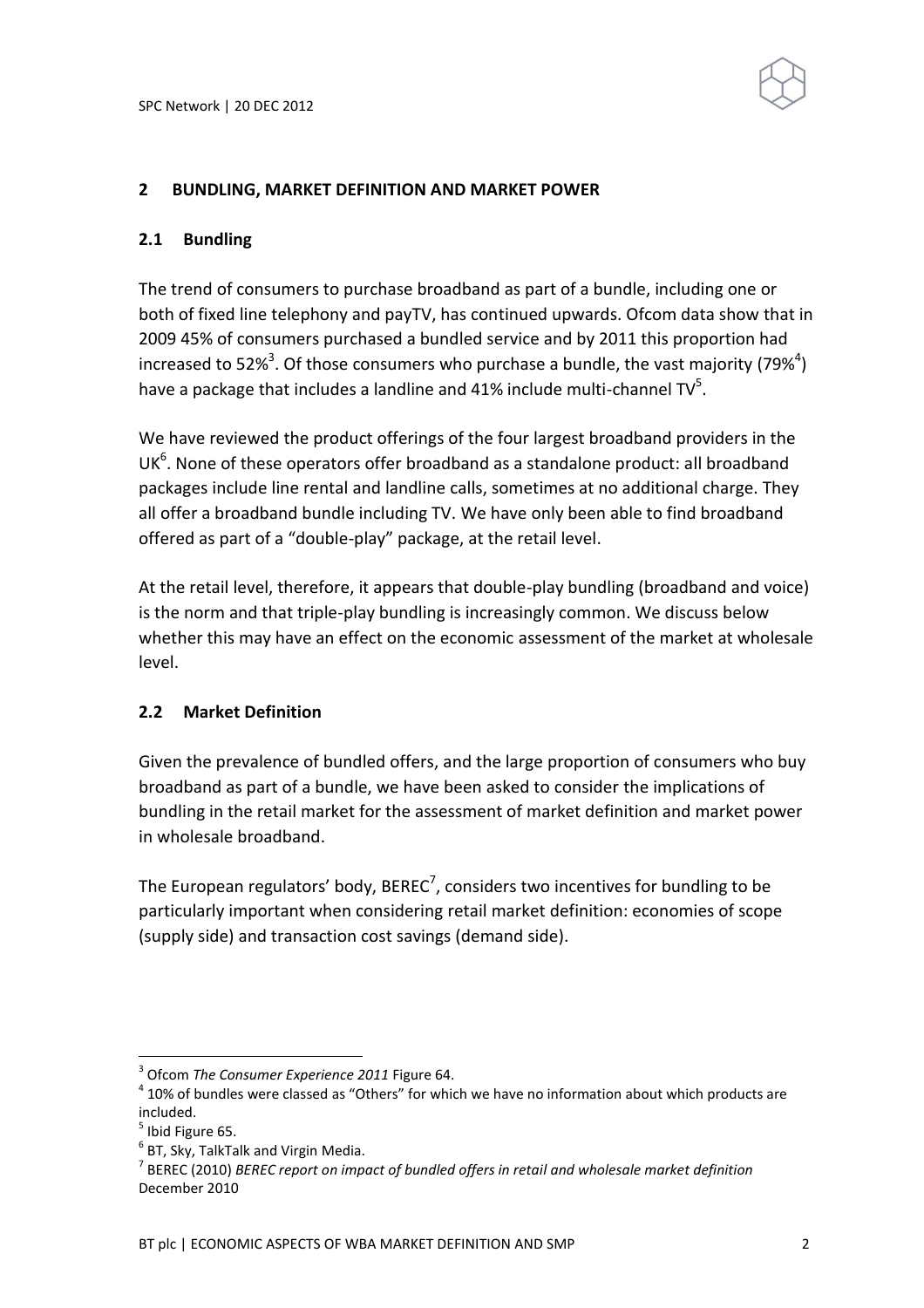

- A firm may gain economies of scope when it sells two or more products (for example telephony and broadband) to the same customer, as the bundle may reduce billing and platform costs.
- Consumers may have a preference to purchase services in bundles rather than standalone, if they face lower transaction costs as a result.

As with any other market definition exercise, the appropriate methodology is the Hypothetical Monopolist Test (HMT). In the case of a bundle as the starting point for the market definition exercise, the relevant question would be whether the imposition of a SSNIP<sup>8</sup> by a hypothetical monopolist would lead sufficient consumers to "unpick" the bundle and purchase the elements individually, such that the price rise would be unprofitable.

The current review concerns the wholesale market and so the interest in bundles at the retail market is of relevance if retail demand causes wholesale demand for bundles, such that a separate wholesale bundle market can be identified. BEREC considers that economies of scope and transaction cost savings are as relevant at the wholesale level as they are at the retail level.

- BEREC gives an example where two products are sold as a bundle at the retail level and the wholesale supplier enjoys economies of scope that it passes on to the retailer. If this allows the hypothetical wholesale monopolist to impose a SSNIP without the retailer substituting individual elements for the bundle, then there may be a separate wholesale market for bundles. However, if those economies of scope are only present at the retail level, for example because the economies are in the retail/customer services costs, then there would be less evidence of a wholesale bundle market.
- BEREC says that it is unclear whether transaction cost savings at the retail level would be passed down to the wholesale level. However, other cost savings may be present that could result in a bundled wholesale definition, though BEREC does not indicate what these might be. This suggests again that the evidence of wholesale bundles would have to be taken on its merits to determine whether there is a separate relevant market.

Pereira et al<sup>9</sup> undertake a formal analysis of the market definition using the HMT applied to Portugal. Using data from six Portuguese firms, which together account for 99% of

<sup>&</sup>lt;sup>8</sup> Small but Significant Non-Transitory Increase in Price

<sup>9</sup> Pereira, P., Ribeiro, T., and Vareda, J., (2011) *Delineating Markets for Bundles with Consumer Level Data: The Case of Triple Play*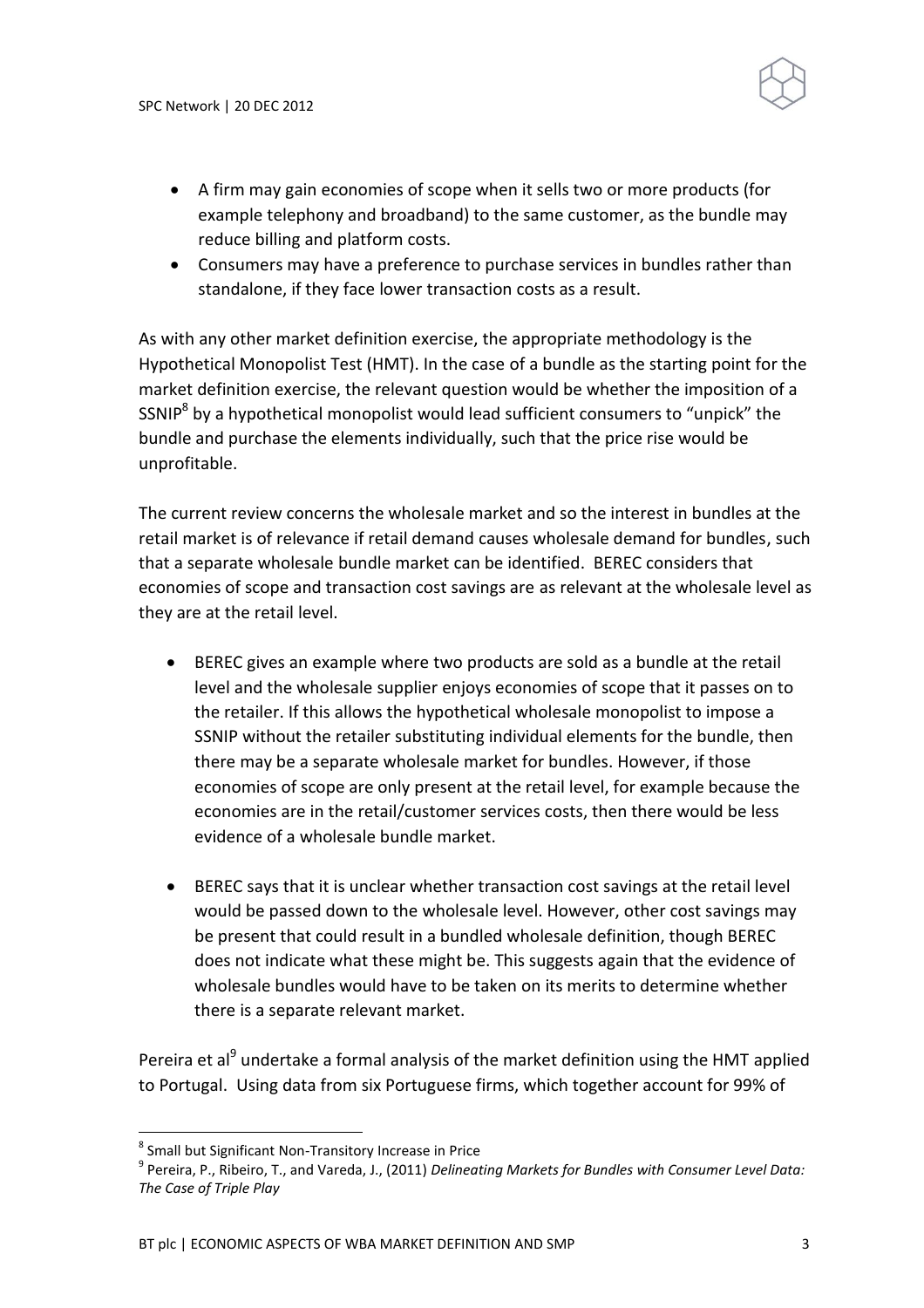

triple-play customers, Pereira et al use discrete choice models to examine substitution patterns. They then perform three versions of the SSNIP test and conclude that, at retail level, triple-play is in a separate relevant market in Portugal alongside markets for each component of the bundle.

Pereira et al state that the presence of bundles makes market delineation and competition analysis more complex. However, they demonstrate that, despite these difficulties, the SSNIP test can be extended to bundles.

Ultimately, any market definition exercise is empirical and must depend on the evidence in a single country. What BEREC and Pereira et al recognise, however, is that it is possible to find both a bundle market and markets for individual elements of the market. This implies that the forthcoming WBA market review should consider the effect of retail bundling on the wholesale market definition.

### **2.3 Market Power**

 $\overline{a}$ 

Pereira et al also point out that bundling may have an impact on the assessment of market power. In another recent paper on bundling, Srinuan et al $^{10}$  comment that an examination of Significant Market Power (SMP) in a bundled market may come to the opposite conclusion from an examination of SMP in component markets, specifically that no competition may be found in the bundle market where competition exists in component markets. They conclude: *"it is important for the telecommunications regulator to determine the market definition for bundling services separately".*

Although Srinuan et al examine the position where SMP exists in a bundled market but not in individual components, the situation could, of course, be reversed if a firm with SMP in a component market were able to leverage that power into the bundle. A further variation would be if two firms were each dominant in separate components but that dominance was cancelled out in the bundled market. The extent to which this might happen may be affected by the "lead" product in the bundle, i.e. the product on which most consumers choose between bundles.

As a theoretical example, suppose firm A was dominant in component  $\alpha$  and firm B in component β. If α and β were generally consumed together in a bundle, each firm's dominance may be cancelled out if each could place a competitive constraint on the other. However, if consumers generally made their choice between suppliers on the quality of β, then firm B may be able to retain its dominant position within the bundle

<sup>10</sup> Srinuan, P., Srinuan, C., and Bohlin, E. (2011) *'Would you prefer a set menu or à la carte? An empirical study of multiple services and choices of consumer in the Swedish telecommunications market'*, 22nd European Regional Conference of the International Telecommunications Society (ITS2011), Budapest, 18 - 21 September, 2011: Innovative ICT Applications - Emerging Regulatory, Economic and Policy Issues, http:// hdl.handle.net/10419/52163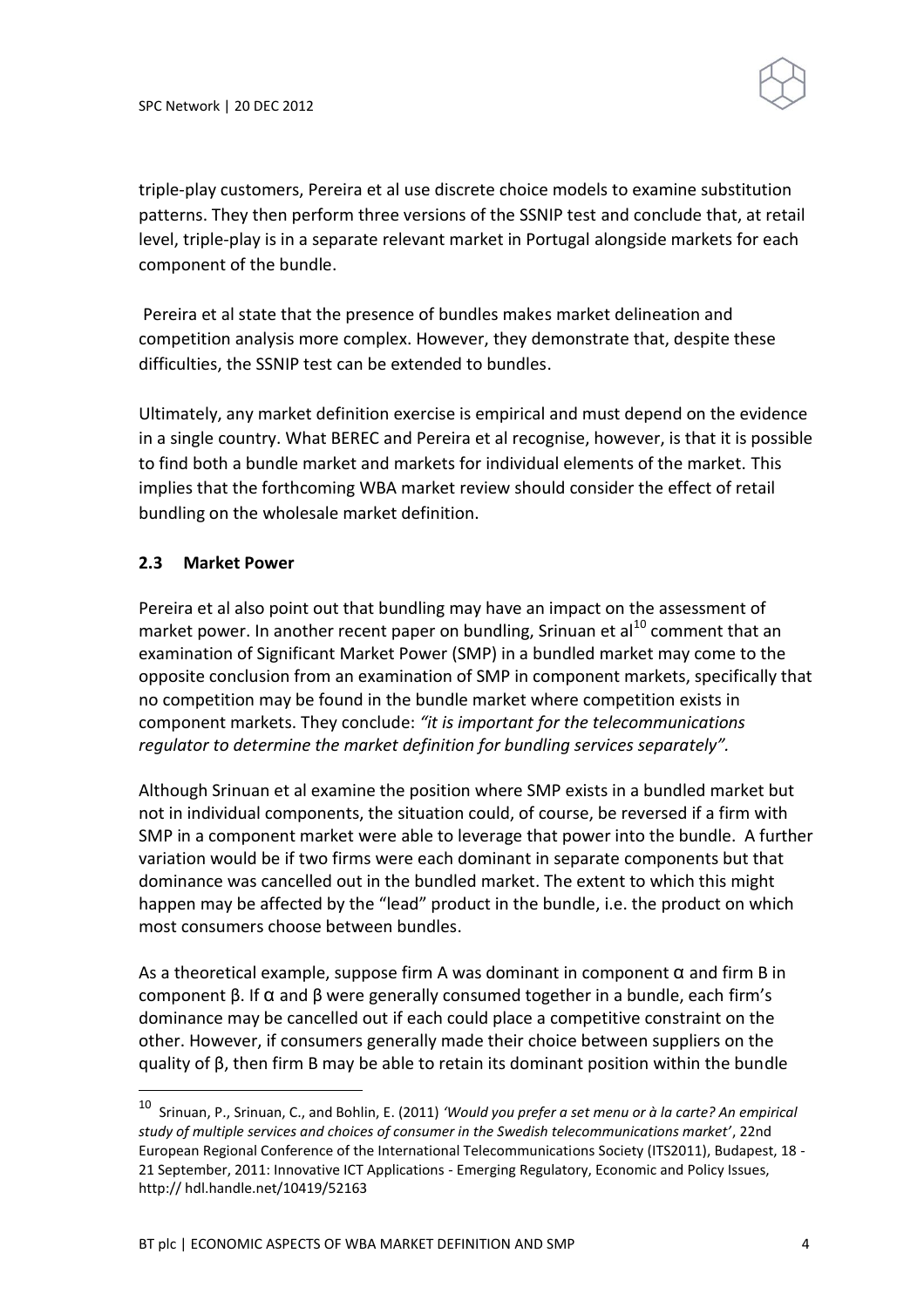

whilst firm A would lose its own dominance. An examination of the market for α without also examining the bundle, may lead to an incorrect conclusion on market power. The complex relationships between firms, components and consumer preferences essentially requires a more complex market analysis that cannot rely on a simple one-to-one relationship between wholesale input and retail output.

If we place this theoretical example into the context of the UK broadband/bundle market, and recognising that not all firms have been found to have *ex ante* SMP or *ex post* dominance, we can see the complexity of relationships and where these might affect any finding of SMP.

- BT has a national network and has been found to have SMP in the wholesale local access market and to have SMP in some geographic areas in Wholesale Broadband Access.
- BT's fibre network is expanding as it rolls out fibre to more exchanges. The nature of the fibre roll-out means that some exchanges where it was not economical to unbundle the copper network, could have unbundled fibre $^{11}$ .
- Sky has its own national payTV service and is active in the WBA market via its unbundled exchanges.
- Virgin Media's cable network covers approx. 55% of homes and it too has some of its own payTV content.

Each of these firms has its own infrastructure that supports its position in the market for bundled voice, broadband and payTV. In a bundled market, ownership of unique and/or premium TV content may constrain a competitor that has ownership of broadband but no unique payTV content, and vice versa, whether a firm is formally dominant in the market or not. This market complexity needs to be considered in the forthcoming market review.

Suppose BT had SMP in some exchange areas but was unconstrained and sought to exploit its position by, for example, raising its prices for WBA products. A retail competitor with a strong position in payTV, e.g. Sky, but which relies on BT in those areas for broadband access, could respond in one of three ways:

i) It could institute a tit-for-tat price rise for its wholesale premium content sold to BT to a level that effectively cancels out any profit gained by BT from its price rise, leaving both firms in the same position as before the initial price rise.

l  $11$  Known as Virtual Unbundled Local Access (VULA)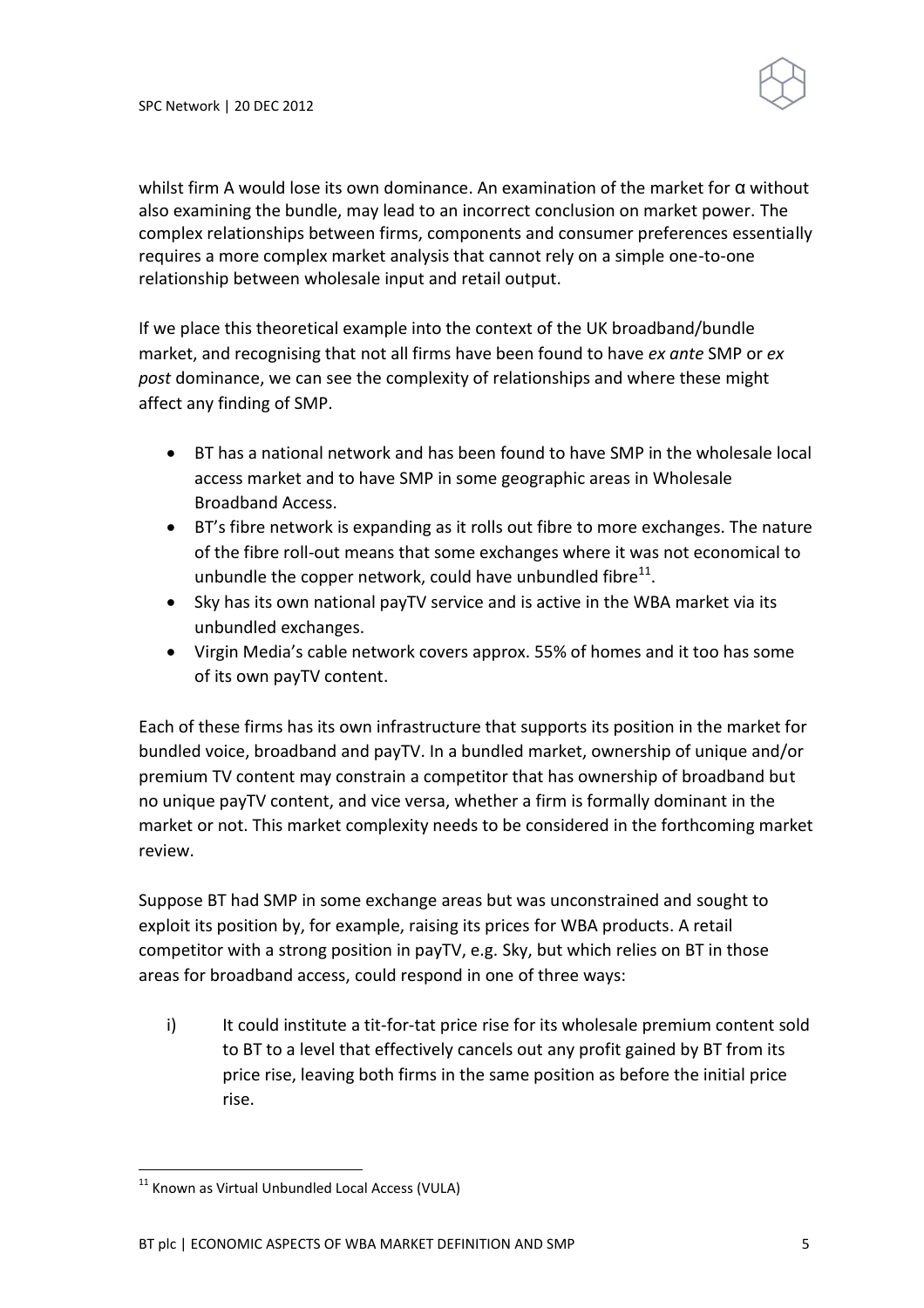

- ii) It could absorb the BT price rise and rely on its position in the premium payTV offering to move the marginal customer in its favour. If before the price rise the number of subscriptions sold by each company was equal ( $q_{bt} = q_{sky}$ ), then this response would probably lead to a position where  $q_{bt} < q_{skv}$ .
- iii) It could backwardly integrate into the WBA market via LLU and so self-supply in those areas affected by the price rise.

The key point is that whichever of these responses Sky chose would prevent BT from earning any extra profit. BT's freedom to set prices for WBA above the competitive level would therefore be constrained, albeit indirectly: the constraint on BT's behaviour would not come from an alternative provider of WBA, but by a firm with a strong position in a second key element of the bundle. BT's SMP in the WBA market could therefore not be leveraged into the retail bundle market, which in turn would counter its SMP at the wholesale level.

# **2.4 Conclusion on Bundling**

No systematic analysis has been conducted to establish if there is a separate market for bundles in the UK at either retail or wholesale level. However, the fact that no analysis has been conducted does not mean that such markets do not exist, nor that they can be assumed not to exist. The implication of the BEREC report and the analysis conducted by Pereira et al suggests that there is a strong case for undertaking the relevant analysis in the UK, in particular because most consumers purchase broadband as part of a dual or triple play bundle.

The convergence of services across broadband and TV, and the increasing prevalence of bundles, has the potential to make it difficult to discern between supply platforms. Therefore, even if a separate market for bundles does not exist, it is possible that strong indirect constraints exist and that the leading firm in one bundle component can constrain the behaviour of firms owning other components, even firms that have SMP in an element taken individually.

Overall, it is our view that bundles cannot be ignored or treated cursorily when assessing either market definition or market power.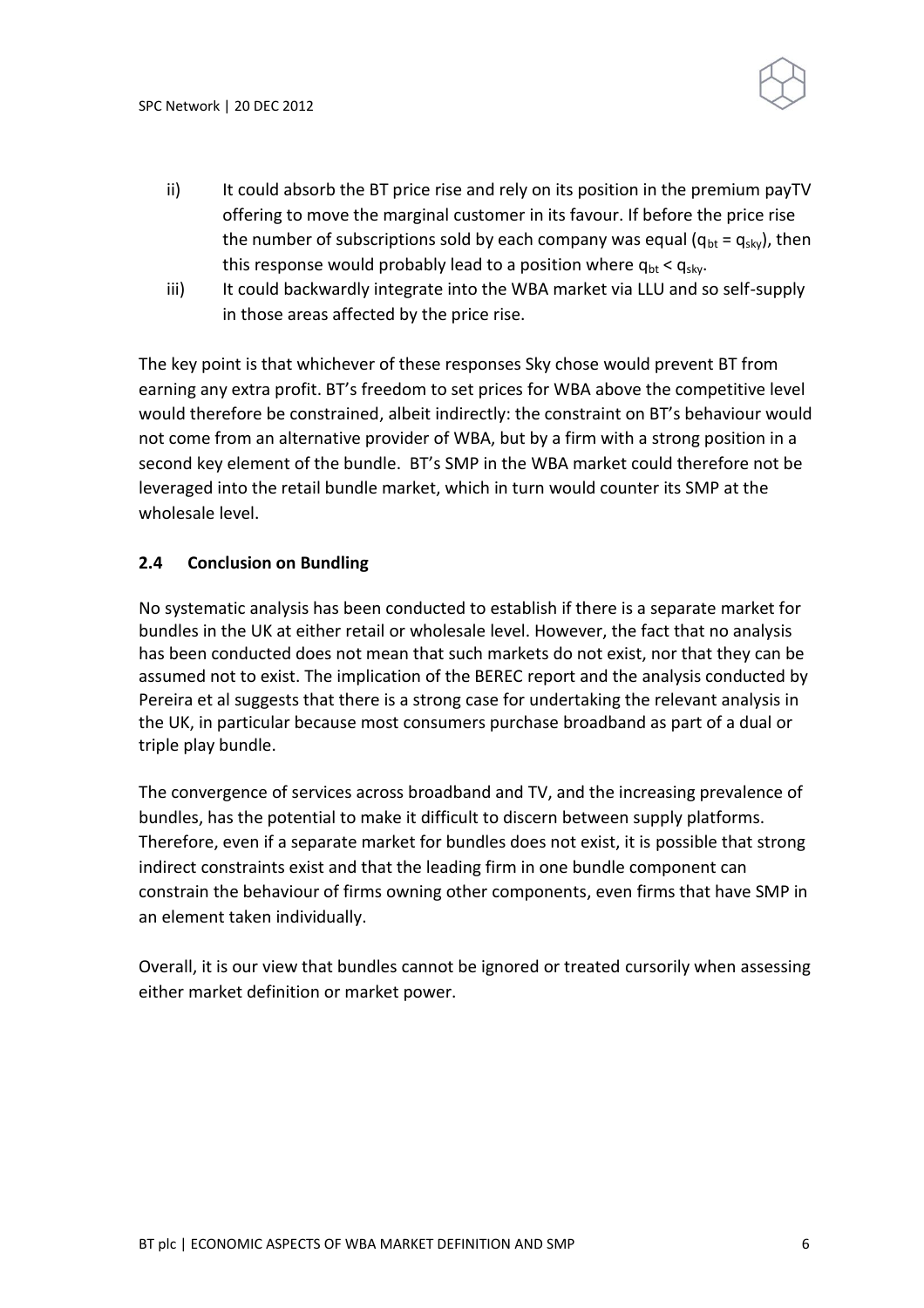### **3 COMPETITION AND INDUSTRY STRUCTURE**

#### **3.1 Number of Entrants and Competitive Behaviour**

In our contribution to BT's response to the 2010 WBA market review, we referred to academic research by Bresnahan and Reiss, which indicated that "most of the increase in competition comes with the entry of the second and third firms". Ofcom initially responded by stating that paper cited looked "…at very specific markets, namely professional services such as dentists in small towns. The results cannot be extrapolated directly to competition for wholesale supply in a BT local exchange" $^{12}$ .

We in turn responded to Ofcom's criticism in a reply to the second consultation by referring to other work that also indicated the majority of competitive benefits were obtained once three to four firms were present in a market. Specifically we referred to a an speech by William Kolansky of the US Department of Justice to the American Bar Association, a paper by the Dutch regulator, OPTA, and an informal article by Professor S. Davies of the UEA Centre for Competition Policy on the acquisition of Safeway<sup>13</sup>.

In the final Statement, Ofcom accepted that three firms "*can* be sufficient for effective competition" (original emphasis), but that "it would be incorrect to state that the economic literature taken as a whole establishes a presumption that competition is effective where there are three firms". Ofcom therefore includes the second criterion of service share $^{14}$ .

Our original argument concerned market definition and, therefore, was not whether competition was effective or otherwise, but whether competitive conditions were sufficiently homogeneous when there are three firms in an exchange area, such that the presence of three firms would form the boundary between one geographic market and another. It was our view then, and remains our view today, that competitive conditions between an exchange where there are three players are sufficiently different from exchanges with only one or two, that the service share of any individual firm is unimportant. More recent academic research, and an analysis of the development of competition in the UK, supports our view.

 $\overline{a}$ 

<sup>12</sup> Ofcom (2010) '*Review of wholesale broadband access markets: Second consultation on market definition, market power determination and remedies'* August 2010

<sup>13</sup> Kolansky, W.J. (2002) *Coordinated Effects in Merger Review: from dead Frenchmen to Beautiful minds and mavericks* Speech to the American Bar Association, April 24th 2002, Washington D.C.: OPTA (2006) *Is two enough?* Economic Policy Note no. 6: Davies, S (2003) *How many sellers do we need for effective competition?* CCR Newsletter, Issue 5 (Note that in 2003 the CCP was then called Centre for Competition and Regulation)

<sup>14</sup> Ofcom (2010b) '*Review of wholesale broadband access markets: Statement on market definition, market power and determinations and remedies'* December 2010 para. 4.142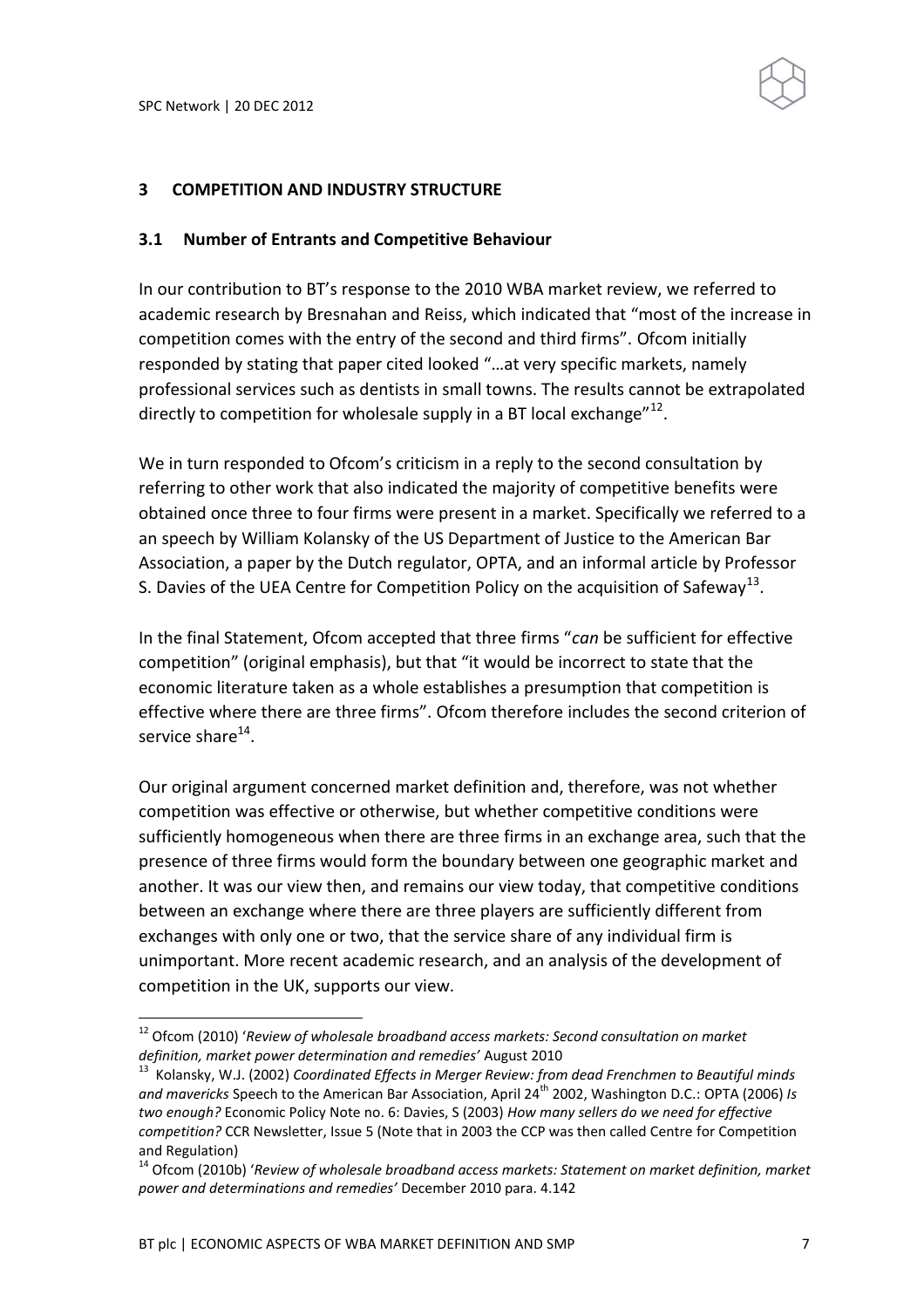

### **3.2 Recent Academic Research on Competitive Conditions**

Since the 2010 consultation, research has been conducted by Xiao and Orazem (XO) which has specifically explored entry and competitive effects in the USA broadband market. Their article<sup>15</sup> concludes:

*"Once the market has one to three firms, the fourth entrant has little effect on competitive conduct in the local broadband market. The conclusion on broadband markets is therefore in line with that of Bresnahan and Reiss' conclusion of local service markets."*

The XO paper examines the conditions in which there is net entry and exit in local broadband markets, based on zip codes, at the time that broadband markets were growing rapidly in the USA. Their model is based on Bresnahan and Reiss, whose methodology XO describe as "enormously influential in the field of empirical industrial organisation", but specifically considers the decision of a firm to enter the market and the presence of sunk costs $^{\rm 16}.$ 

A potential entrant enters the market when its expected discounted value of future profits exceeds its sunk costs of entry. Therefore, demand and profits have to be sufficiently high to allow the entrant to cover those sunk costs.

In the XO model, the variable s<sup>n</sup> represents the amount by which the population of a zip code area must increase to support the entry of the *n<sup>th</sup>* firm. It then takes an additional *s n+1* to support entry of the *n+1st* firm. If the population increase necessary to induce the second firm to enter is four times the population necessary to induce the first firm, then firms' variable profits and competitive conduct must have changed dramatically in moving from monopoly to duopoly. The entry threshold ratio  $s^{(n+1)}/s^n$  measures the change in competitive conduct as the market changes from *n* firms to *n+1* firms and is close to unity if there is no change in competitive conduct.

XO produce models when entry involves and sunk costs and when it does not involve sunk costs. In the results of both model  $s^{(n+1)}/s^n$  is found to be close to unity when s>4 with only a slight increase over time. However, in the sunk cost model XO find that  $s^4/s^3$ is close to unity with small deviations over time. Sunk costs are defined as "irreversible, unrecoverable, direct investment costs for entrants to start a business". These costs were abstracted away in the Breshehan and Reiss article and their inclusion is, therefore,

 $\overline{a}$ 

<sup>&</sup>lt;sup>15</sup> Xiao, M. and Orazem, P.F. (2011) 'Does the fourth entrant make any difference: Entry and competition in the early U.S. Broadband Market' in *International Journal of Industrial Organisation* No.29 547 - 561 <sup>16</sup> XO point to three sunk costs: incumbents' strategic behaviour; consumer switching costs; and surrendering of an option for later entry "under less-than-perfectly predictable market conditions.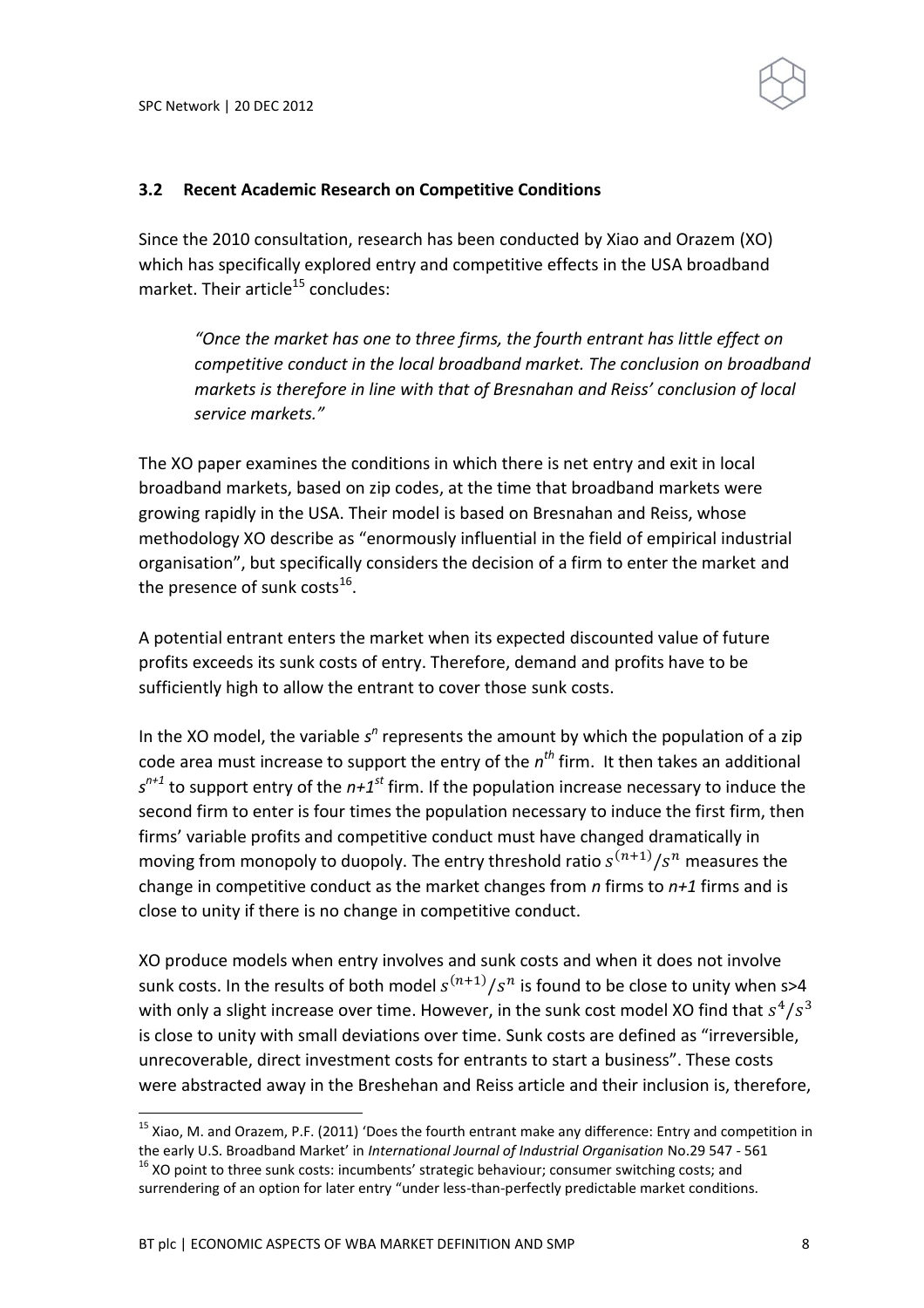

one of the ways in which XO take forward this analysis. As sunk costs are significant for any entrant in the broadband market, then a model including sunk costs is a better approximation of reality.

Commenting on this result XO state:

*"Therefore, though we are not able to infer that competitive conduct change inside the 1-to-3 firm category due to data limitations, we are safe in concluding that the fringe players from the 4th firm on have little effect on the competitive conduct of the broadband market".*

In summary, in a market where there are sunk costs of entry, a market structure in which there are just three firms is sufficient to create a competitive market. The fourth firm has little or no additional effect. As sunk costs are a feature of broadband markets, XO's conclusion supports the various other research papers we cited previously that suggest the marginal impact of a fourth competitor on competitive conduct is limited. Specifically, these results suggest that where BT plus two other Principal Operators are present in an exchange area there is a qualitative difference with an exchange area where only BT or BT plus one operator is present, and this, we believe, is sufficient to distinguish between markets based on operator presence.

# **3.3 The Evolution of Market Structure in the UK**

In our paper in response to the 2008 WBA market review, we presented a graph showing the evolution of the market structure of the WBA market over time from 2007 to 2010. Specifically the graph showed the Herfindahl-Hirschmann Index (HHI) at exchange level over time. We re-present that graph in Figure 1 below for the period Sept 2007 – Sept 2012 excluding fibre $^{17}$ .

The market has continued to become less concentrated after the 2010 WBA market review. In 2007, approx. 43% of delivery points were in exchange areas with an HHI of less than 0.4. By September 2012 this proportion had nearly doubled to around 81%. At the other end of the scale, in September 2007, approx. 20% of delivery points were in an exchange area with and HHI of 1.0 and by September 2010 only about 6% of delivery points were in monopoly exchange areas.

 $17$  There is almost no difference in the position of the curves if fibre is included.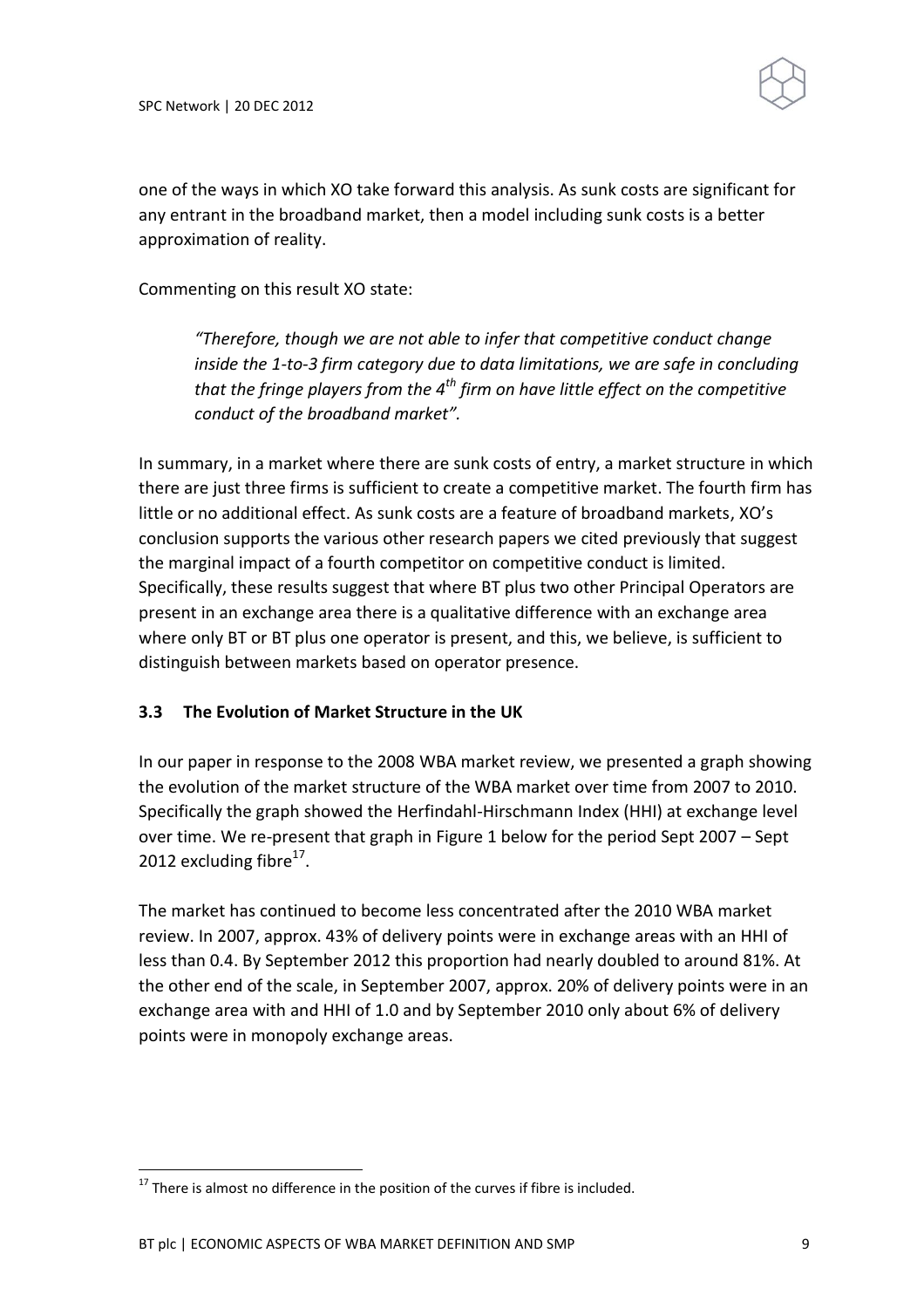

### **Figure 1: Evolution of HHI in the UK WBA Market**

The curve at September 2007, whilst concave, has a much less pronounced inflexion point compared with September 2012. In 2007, it takes about 37 percentage points to move from an HHI of 0.4 to 1.0. By 2012 it takes only 13 percentage points to move from 0.4 to 1.0. This shows that (i) more network delivery points are served by competitive exchanges and (ii) the transformation from a competitive market to a monopolistic market is faster. We conclude from this that Market 2 is being squeezed to a position where it may cease to be relevant, i.e. exchange areas are either competitive or not and the middle ground of Market 2 no longer exists to any meaningful extent.

Figure 1 shows how competitive conditions, at the wholesale level, across the 5,000 UK exchange areas has become more homogeneous over time. The HHI does not show the number of operators at each exchange, nevertheless, taking an HHI 0.4 as a purely arbitrary indicator of one level of market concentration, the figure shows a reduction in the size of the "middle ground" between an HHI below 0.4 and an HHI of 1.0.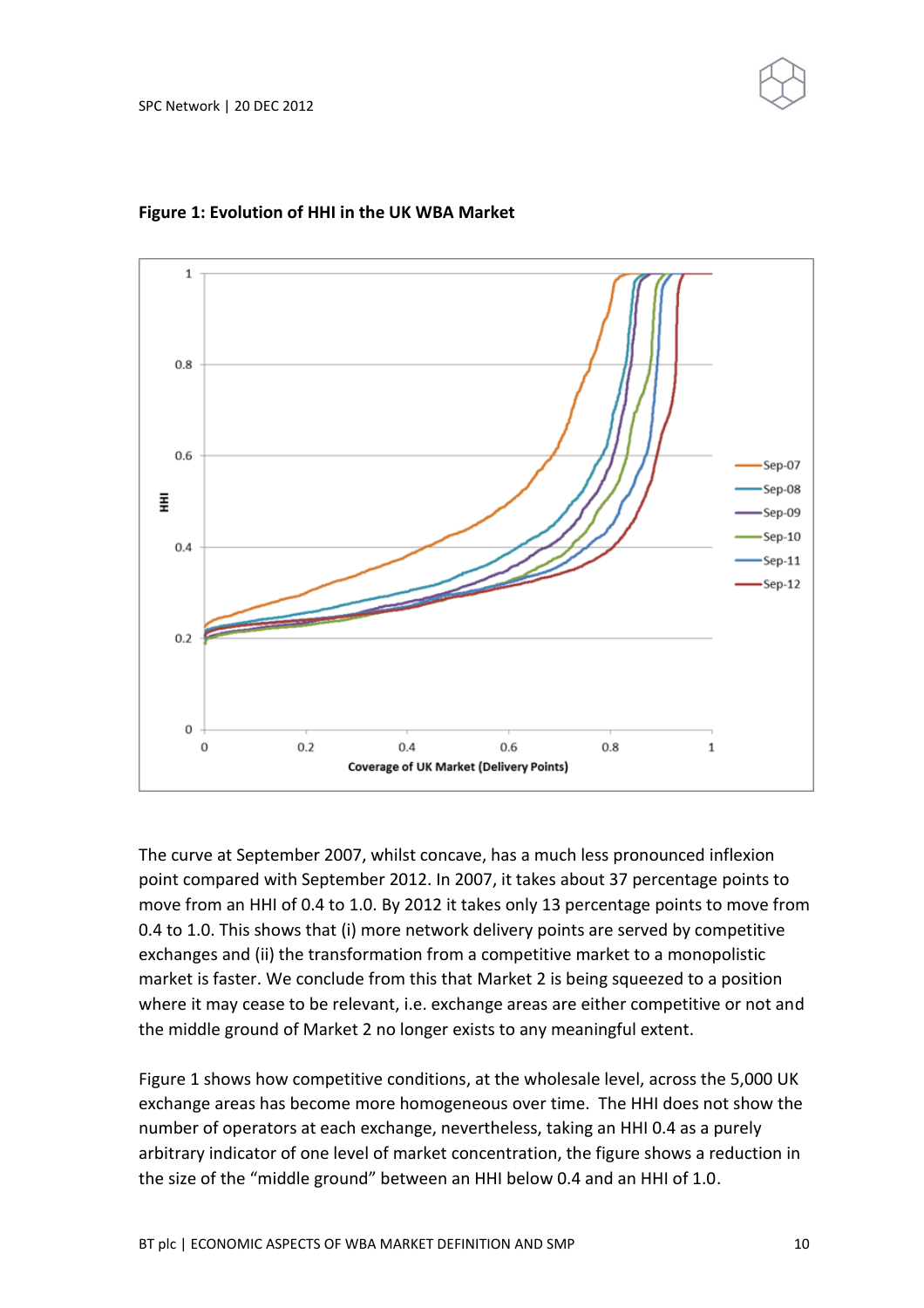

|                   | Market 1 |          | Market 2        |           | Market 3 |           |
|-------------------|----------|----------|-----------------|-----------|----------|-----------|
|                   |          | Standard |                 | Standard  |          | Standard  |
|                   | Mean HHI |          | <b>Mean HHI</b> | Deviation | Mean HHI | Deviation |
| Jan 2007          | 0.99     | 0.06     | 0.83            | 0.22      | 0.55     | 0.22      |
| Jan 2008          | 0.99     | 0.06     | 0.70            | 0.20      | 0.35     | 0.13      |
| Oct 2008          | 0.99     | 0.05     | 0.63            | 0.17      | 0.31     | 0.08      |
| <b>June 2009</b>  | 0.99     | 0.06     | 0.55            | 0.15      | 0.31     | 0.07      |
| <b>March 2010</b> | 0.99     | 0.06     | 0.53            | 0.14      | 0.31     | 0.06      |
|                   |          |          |                 |           |          |           |

#### **Table 1: Development of Market Concentration**

Source: BT

BT has prepared provided us with an updated version of Table 1, but with two important methodological differences. First, the revised version is based on the 2010 definition of the three geographic markets whereas Table 1 is based on the 2008 definition. Secondly, the HHI values in Table 1 were calculated before the mergers of AOL and Tiscali with TalkTalk. The new version counts all three as one operator. Nevertheless the same overall trend is visible.

| <b>Table 2: Revised Development of Market Concentration</b> |
|-------------------------------------------------------------|
|-------------------------------------------------------------|

|           | Market 1 |           | Market 2   |           | Market 3   |           |
|-----------|----------|-----------|------------|-----------|------------|-----------|
|           | Mean     | <b>SD</b> | Mean       | <b>SD</b> | Mean       | <b>SD</b> |
| Period    | HHI      |           | <b>HHI</b> |           | <b>HHI</b> |           |
| Sept 2007 | 0.98     | 0.07      | 0.91       | 0.13      | 0.43       | 0.23      |
| Sept 2008 | 0.98     | 0.07      | 0.83       | 0.18      | 0.34       | 0.14      |
| Sept 2009 | 0.98     | 0.06      | 0.78       | 0.20      | 0.31       | 0.12      |
| Sept 2010 | 0.97     | 0.06      | 0.64       | 0.17      | 0.29       | 0.09      |
| Sept 2011 | 0.96     | 0.08      | 0.53       | 0.15      | 0.29       | 0.06      |
| Sept 2012 | 0.85     | 0.17      | 0.45       | 0.12      | 0.28       | 0.05      |

Source: BT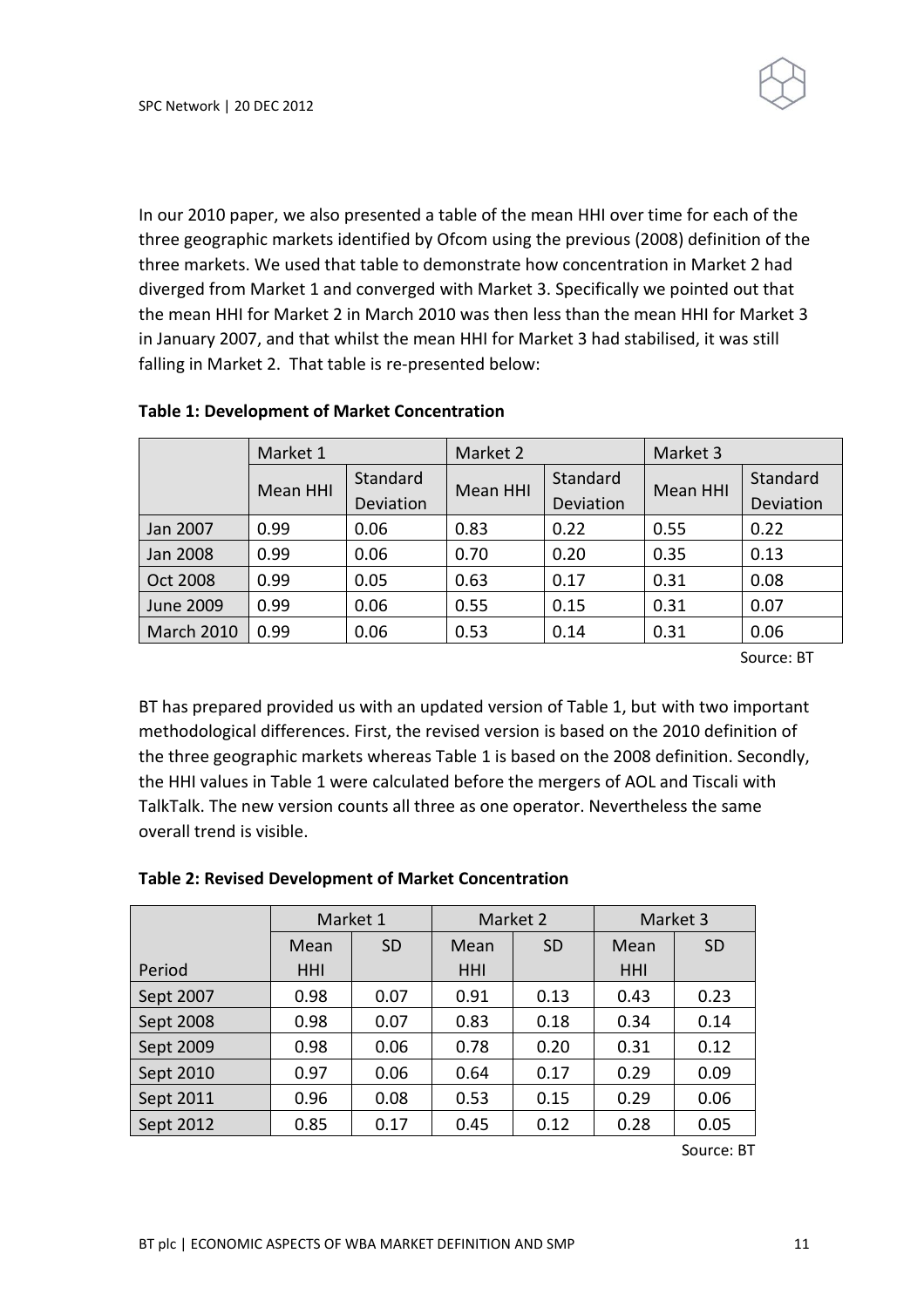

**Figure 2: Evolution of HHI by Geographic Market**

The table and chart shows that the market concentration in Market 1 has remained constant until the period from Sept. 2011 to 2012 when there was a substantial decrease. We understand from BT that this is a result of market entry by TalkTalk, which is now present in over 500 Market 1 exchanges.

In the period since the last WBA Statement, the concentration level in Market 3 has remained constant and has become more homogeneous across the exchanges, as shown by the decrease in standard deviation. In Market 2 the HHI has fallen by 30% from 0.64 to 0.45 and conditions have also become more homogenous.

Looking at the standard deviations, we can see that there is some overlap between Markets 2 and 3, i.e. some Market 2 exchanges have an HHI that is lower than some Market 3 exchanges.

Taking a forward look, given the entry by ISPs into Market 2 there is no reason to expect that market concentration will not continue to fall towards the level found in Market 3 today.

# **3.4 The Development of Competition over Time**

In our comments on Ofcom's first statement in 2010 we made the point that an incumbent's market share is not eroded immediately on entry by an competitor, but that there are a variety of reasons (including contract periods and consumer awareness of competition) that would cause an incumbent's share to be "sticky". In its response, Ofcom stated (para 3.137): "We would also note that if the effects of common retail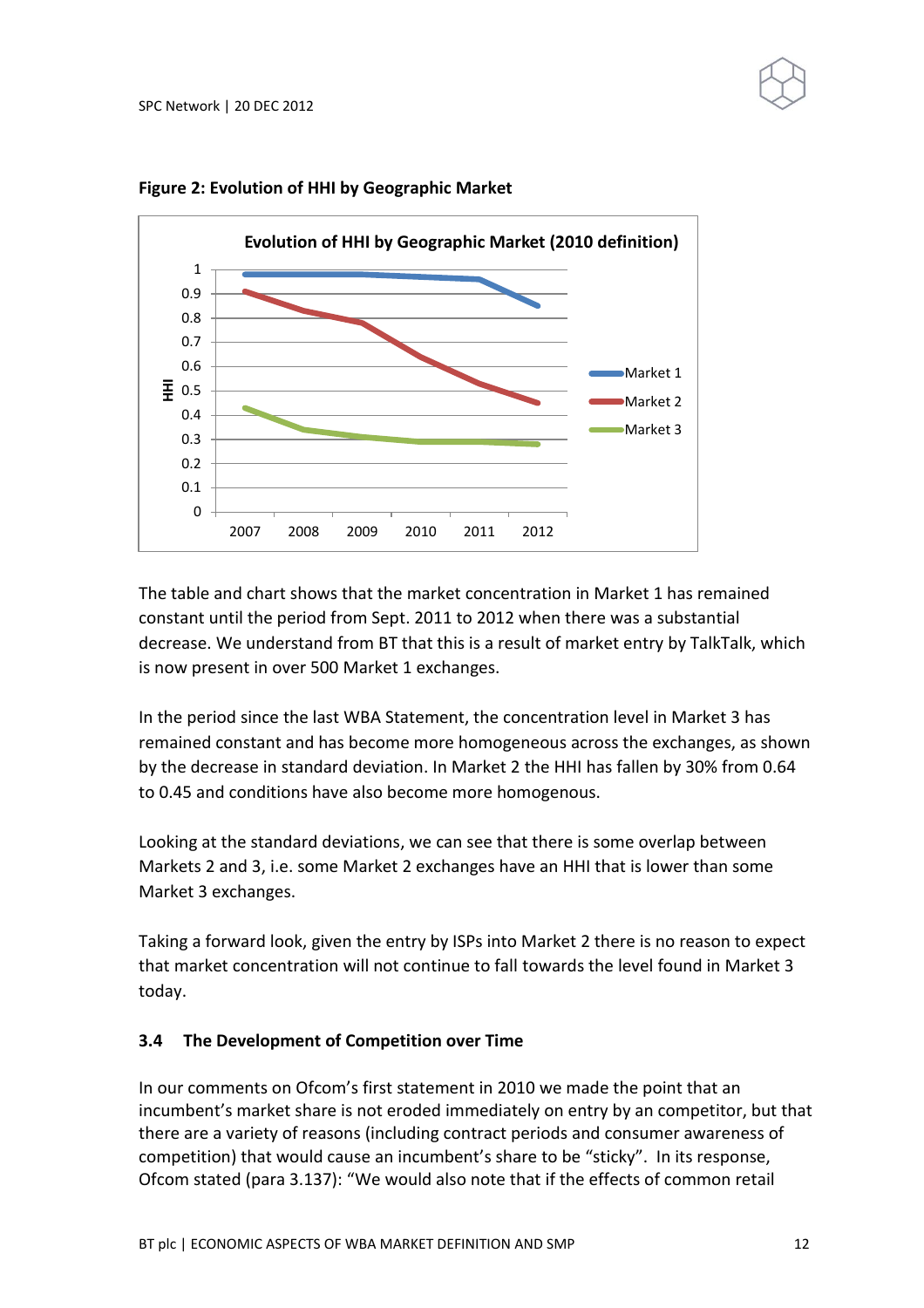

pricing on market share only show up over an extended period of time (as argued by SPC Networks [sic]) it suggests the strength of the competitive effects they create is relatively modest."

This statement by Ofcom suggests that cumulative competitive effects are "modest" because they show up over an extended period of time. We would like to make two points in response to this claim by Ofcom.

First, Ofcom itself recognised in the Telecoms Strategic Review in 2004 that, whilst the effect of any one action may be modest, the cumulative effect of many small actions can be material<sup>18</sup>. Referring to the "no-undue discrimination" approach adopted by its predecessor, Oftel, Ofcom wrote: "…*, the process permits differences between the treatment of BT's wholesale customers and its own retail activities which, while relatively insignificant in isolation, constitute significant disadvantage when taken in combination".* We would consider that the same applies in competitive effects: whilst any one effect may appear "insignificant in isolation" the cumulative effects are significant "when taken in combination".

Secondly, the effects of competition over time are unlikely to be linear. Consumers switching away from an incumbent face both search and switch costs and, as de Bijl and Peitz note: "… gaining market share from a well-known established firm, with a large installed base requires great marketing efforts and substantially better price-quality combinations by a new competitor $n^{19}$ . In the immediate post entry period a combination of consumer ignorance and high switching costs may slow down retail switching. Only once awareness has risen and search and switch costs have reduced will consumers be able to change from the incumbent to the entry. These "modest" effects at any one period of time, therefore, become substantial over time. We understand that Prof. Nankervis is investigating the speed of migration on behalf of BT and we will be able to investigate this analysis when complete.

# **3.5 Comparison of Competitive Conditions in Broadband with Mobile**

It is interesting to compare the competition conditions in the WBA market with mobile access and call origination, where there is no regulation. Figure 3 shows the HHI for

<sup>18</sup> Ofcom (2004) *Strategic Review of Telecommunications: Phase 2 Consultation Document* para. 6.11

<sup>19</sup> de Bijl, P., and Peitz, M. (2002) *Regulation and Entry in Telecommunications Markets* Cambridge University Press, P. 42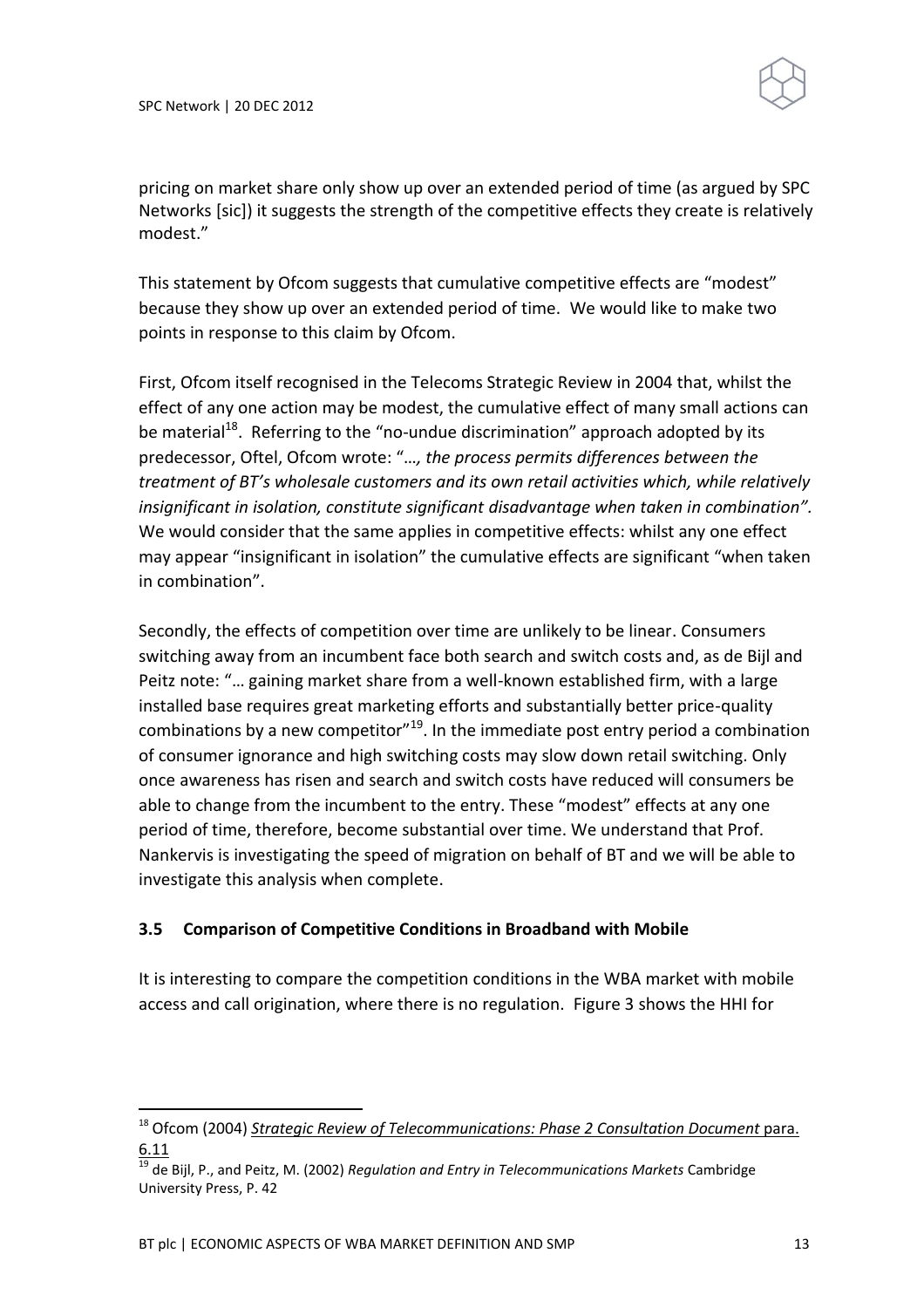

SPC Network | 20 DEC 2012

WBA markets 2 and 3 along side the Mobile Network Operator<sup>20</sup> HHI for the 27 EU Member States. Two points can be made about this chart:

i)  $\times$ 

ii)  $\mathbb{X}$ 

 $\overline{a}$ 

**Figure 3:Comparison of EU Mobile and UK WBA HHI**

**[Figure 4 redacted]**

 $^{20}$  We have used the MNO HHI rather than a retail HHI including MVNOs as it provides a closer comparison with WBA.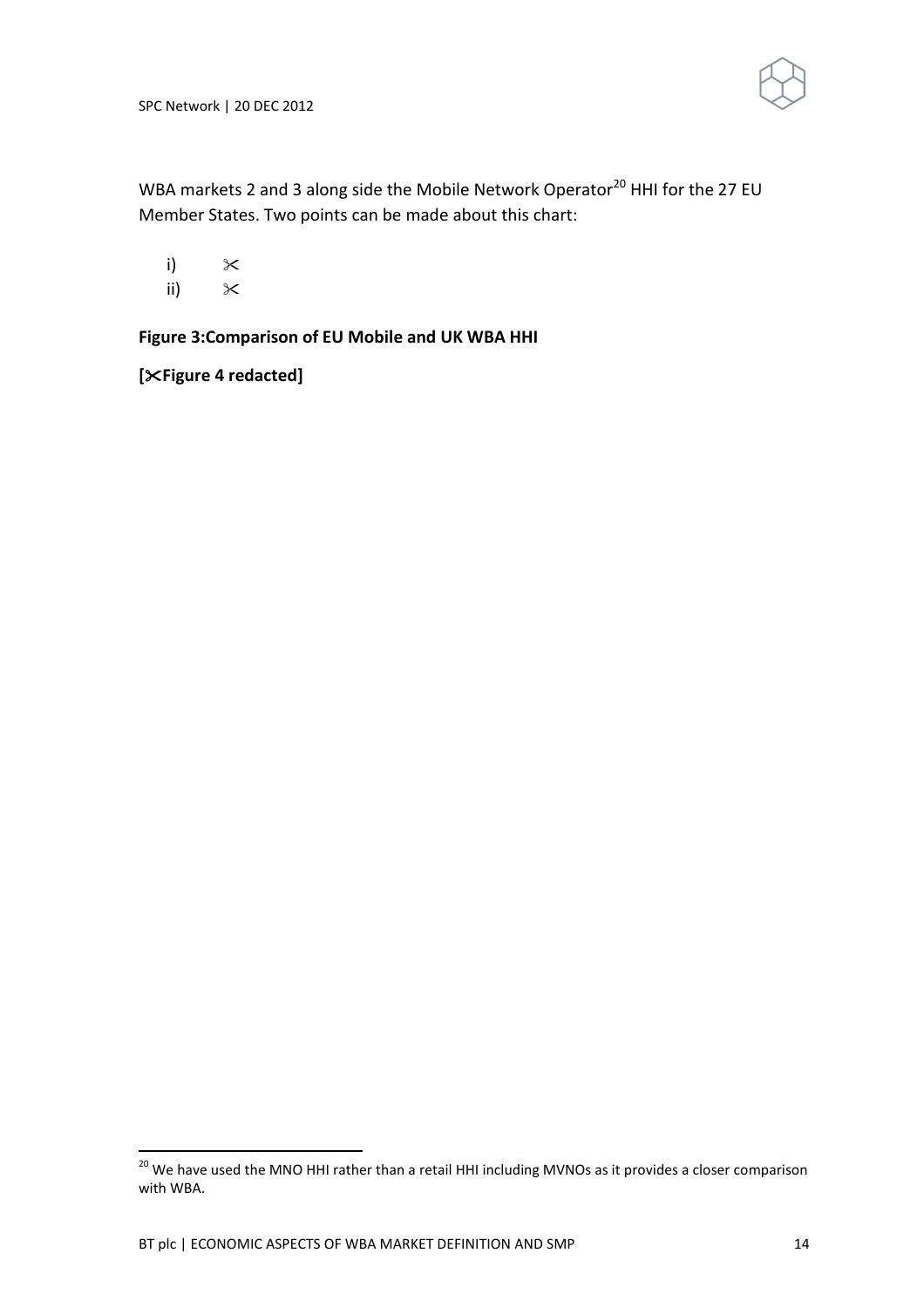### **4 CONCLUSIONS**

In the 2010 market review, Ofcom defined markets on the basis of the number of competitors and BT's market share where there were only three Principal Operators present, including BT. We consider here whether the market share threshold of 50% applied by Ofcom is relevant. The existence of a service share threshold is, we believe, the only substantive area of disagreement between Ofcom and ourselves.

To address this point, we have (i) reviewed recent literature on the effect of entry on competitive behaviour and (ii) examined the development of competition in the UK market.

### **Recent Literature**

The XO paper discussed above, finds that competitive conduct is a function of the number of firms present only and the share of any one firm is not considered. It can be reasonably assumed, however, that in the 14,357 zip code areas the market share of the largest firm in each area was heterogeneous and, in at least some cases, would have exceeded the 50% threshold set by Ofcom in its market definition.

However, with respect to market definition, as opposed to a finding of market power, what matters is whether the competitive conditions are homogeneous across the exchange areas. The evidence in XO is that once there are three firms in a market place, the marginal impact of the fourth on competitive conduct is limited. This finding suggests that market share does not have a material impact on competitive conditions and that therefore a simple count of presence is enough to conclude that there is a break in competitive conditions between the presence of two and three firms. The market share, therefore, of the largest operator appears not to be relevant to the *definition* of the market.

### **Market Developments**

Competition in Market 2, as measured by the HHI, has developed at a faster rate than in either or the other two markets. A simple extrapolation of the current trend would suggest that Market 2 will have the same low level of concentration as found in Market 1 within the period of the next WBA market review. This would bring concentration down to the same level as found in the (unregulated) mobile access and call origination market in most EU states.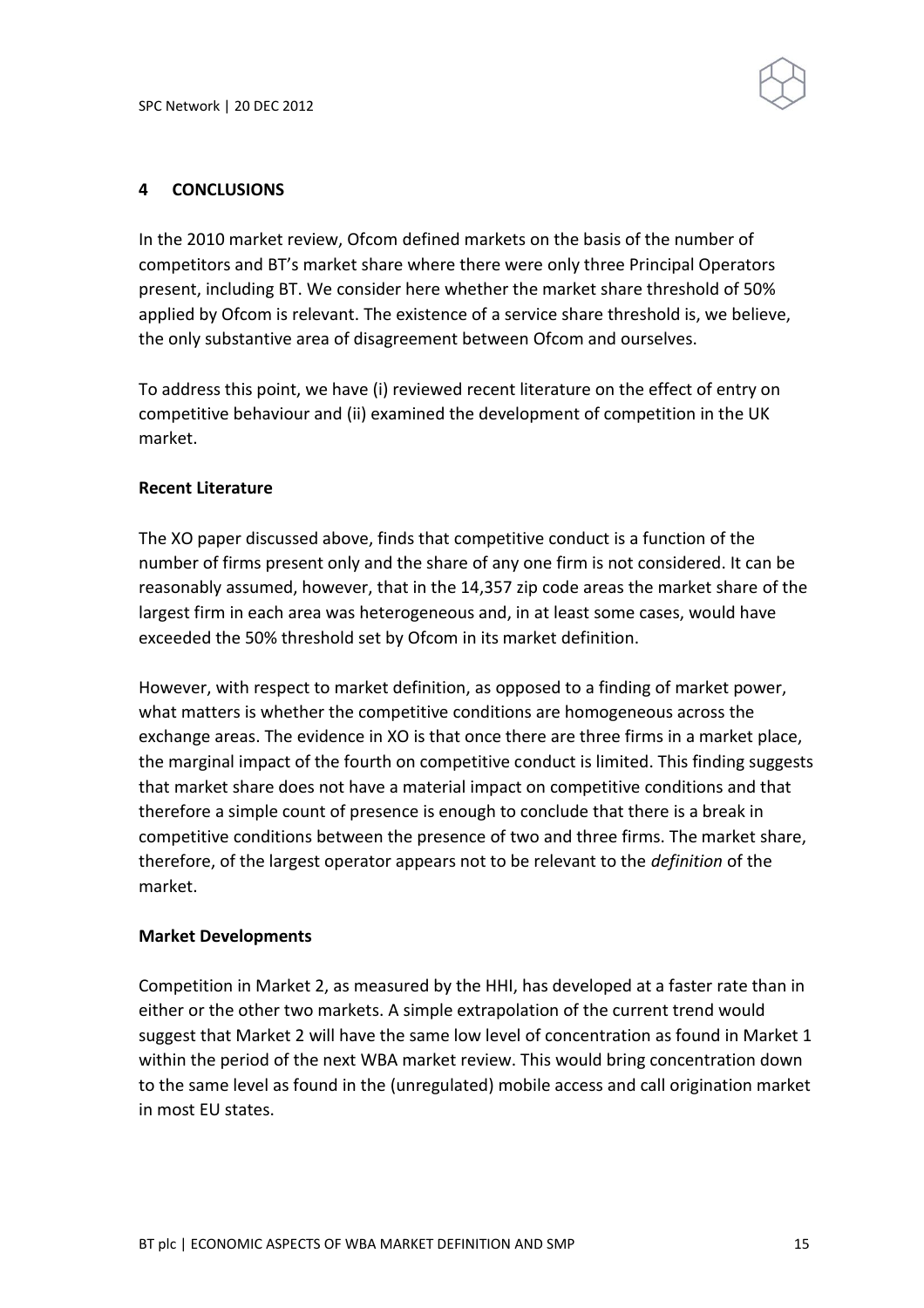### **Constraints on BT**

This leads to the question of whether a high market share in an exchange area could be considered to be a source of market power such that there is a break in competitive conditions when BT has a market share about 50%. We do not consider that this is the case for the following reasons:

- There are strong indirect constraints on BT through bundling. Owners of premium PayTV content are able to constrain BT's pricing behaviour of the broadband component.
- The presence of sunk costs for the PO mean that it has a strong incentive to transfer existing bitstream based customers on to its own platform early and to acquire new customers (in particular in exchange areas where it did not have bitstream based customers).
- There are no discernable barriers to expansion once a PO has entered the market.
- Prices are set nationally and not exchange-by-exchange. There is, therefore, a strong spill-over effect into unbundled exchanges meaning that a 50% market share does not afford BT any ability to behave independently of customers and competitors and to price above the competitive level in these exchanges.

### **Proposal**

l

It is our view, therefore, that the definition of geographic markets can be retained at three or simplified and reduced to two:

- Market 1: Those exchange areas where there is only BT or BT plus one other Principal Operator<sup>21</sup>; and
- Market 2: Those exchanges where BT plus two or more Principal Operators are present.

We expect to give this question further consideration once the WBA consultation document is published and Ofcom's proposed market definitions are known.

 $^{21}$  Given current market shares, we would define the Principal Operators as BT, Sky, TalkTalk and Virgin.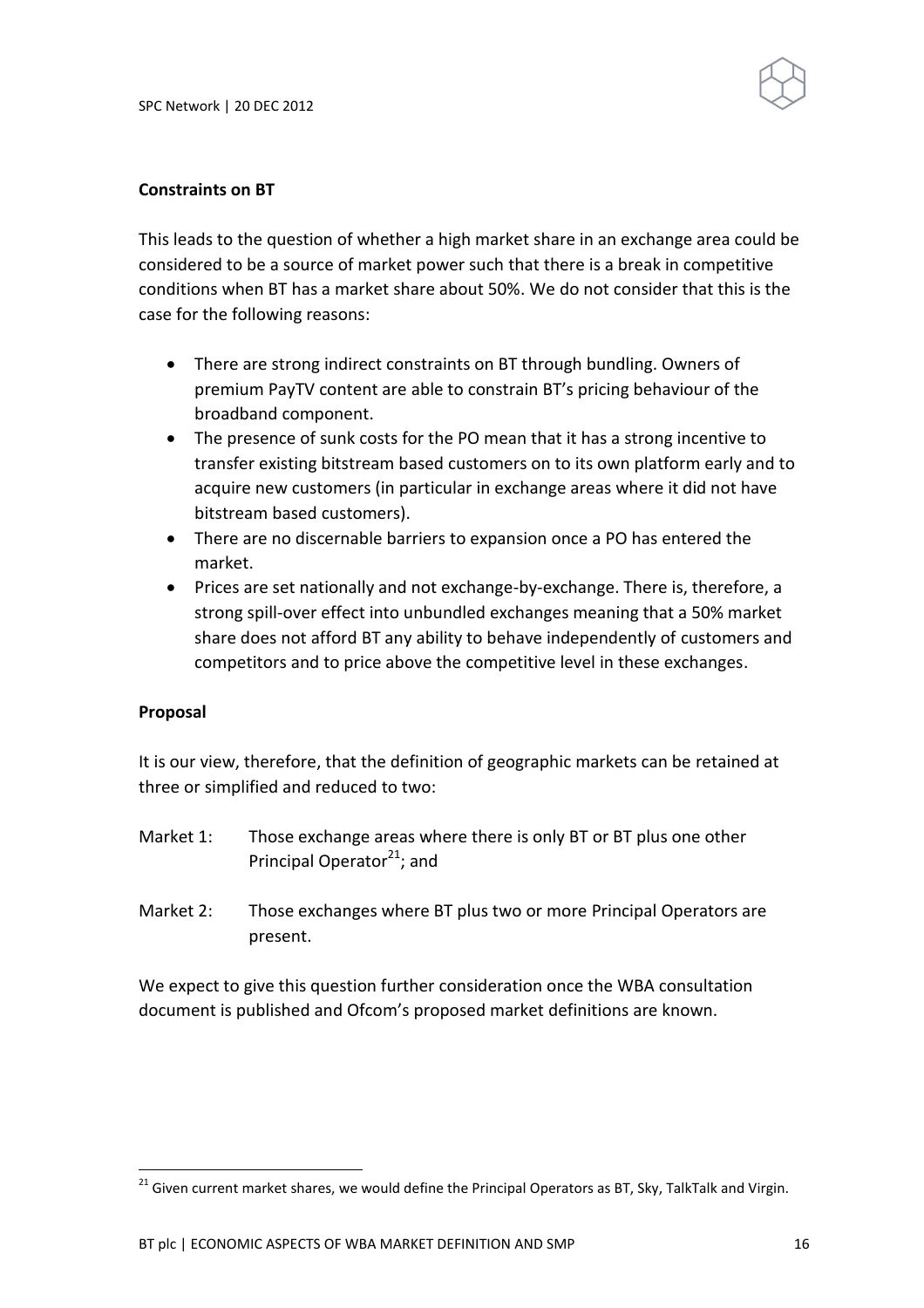

#### **5 REVIEW OF THE NARDOTTO PAPER**

We have been asked to comment on a recent paper by Nardotto, Valletti and Verboven<sup>22</sup> (NVV) that, *inter alia,* examines the effect of unbundling on the total penetration of broadband in the UK.

Section 4 of NVV presents an empirical model of the effect of LLU entry on total broadband penetration. Their model uses a rich dataset covering 4,265 local exchanges over 17 quarters from 2006 – 2009. The basic equation NVV use is:

$$
y_{i,t} = \eta_i + \tau_i + \beta L L U_{i,t} + \gamma x_{i,t} + \epsilon_{i,t}
$$

The variable *LLU<sub>it</sub>* is their main variable of interest and refers to the presence or otherwise of at least one LLU operator. The vector *xi,t* contains time varying control variables, including a dummy to indicate cable coverage at exchange *i* at period *t.*

In three of NVV's five models, they find that LLU has a small *negative* effect on LLU penetration, one model finds no significant effect and in the most sophisticated, dynamic, model LLU has a significant, though "modest" positive effect. NVV also find that cable has a stronger, positive effect. They conclude: "… intra-platform competition through LLU entry has not significantly raised total broadband penetration. In contrast, inter-platform competition through cable has had a more significant effect".

Analysis of the diffusion of retail broadband and the adoption of LLU does not find any significant difference in the rate of diffusion before and after the rapid increase in the penetration of LLU<sup>23</sup>. This can be seen in Figure 4. However, there are number of concerns we have with the NVV paper that lead us to question to strength of their findings.

First, it is probable that there is a strong correlation between exchanges where at least one LLU operator is present and exchange areas where cable is present. LLU operators tend to target urban areas first to benefit from economies of scale and it is these same areas where cable is present. NVV do not explain how they uncouple the effect of LLU and the effect of cable in these areas. It would be interesting to see the results if there was an interaction between the LLU and cable dummies and what effect that would have on the results in exchanges where only one or the other is present.

 $\overline{a}$ 

<sup>22</sup> Nardotto, M., Valletti, T., and Verboven, F., (2012) *'Unbundling the incumbent: Evidence from UK broadband'* Centre for Economic Policy Research Discussion Paper 9194. Available at [www.cepr.org/pubs/dps/DP9194.asp](http://www.cepr.org/pubs/dps/DP9194.asp)

<sup>23</sup> Cadman, R., (2012) *'Invention, Innovation and Diffusion of Local Loop Unbundling in the UK'* University of East Anglia, ESRC Centre for Competition Policy, Working Paper 12-,8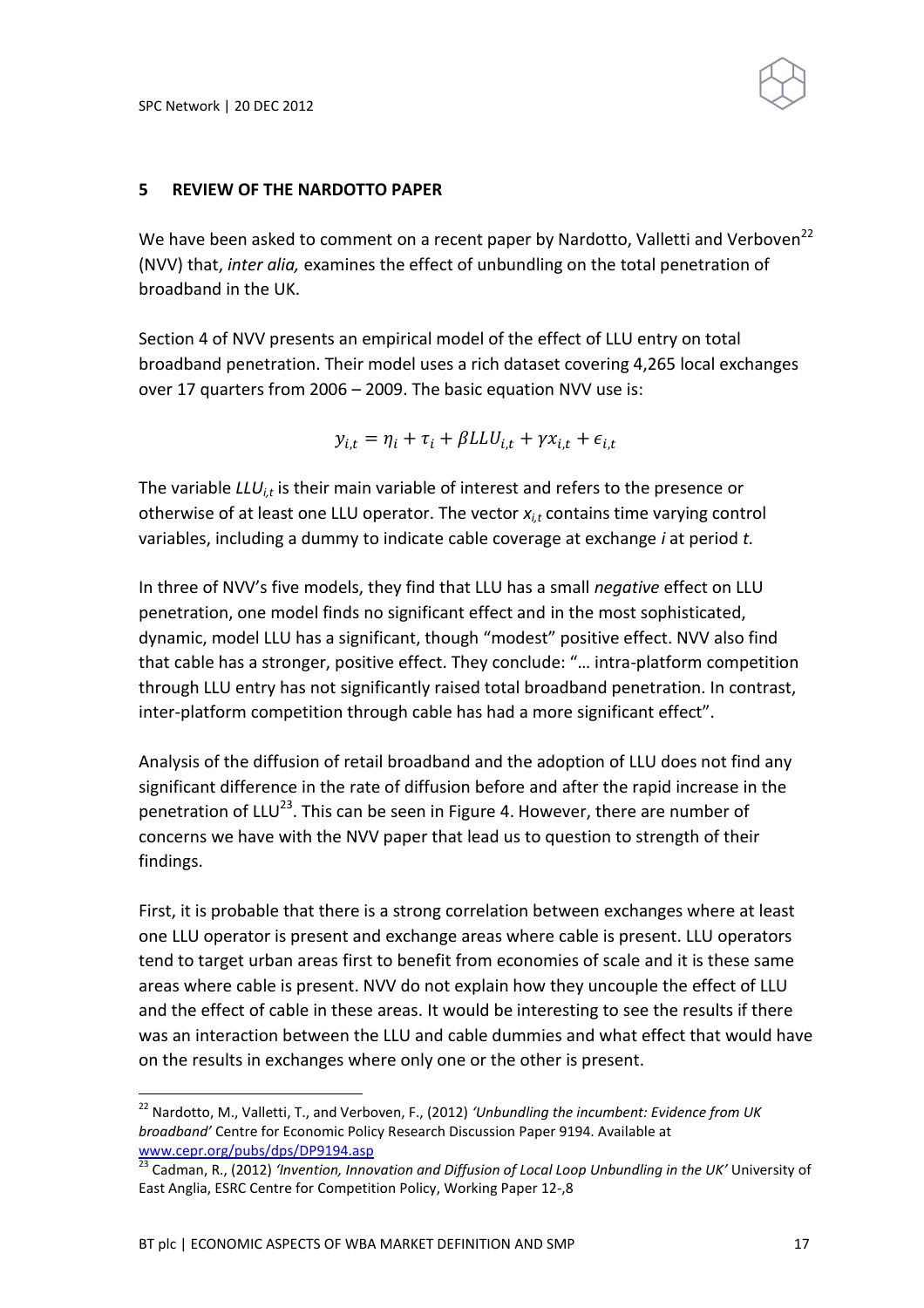

**Figure 5: Penetration of LLU and Broadband**

Data source: Ofcom, our calculation

Secondly, at the start of NVV's time series (2005), cable was already rolled-out to approx. 55% of households; broadband had been adopted by 37% of households; and LLU was just beginning to be used by ISPs. With the exception of the dynamic model (which produces the strongest positive effects for both LLU and cable), the existing stock of broadband and cable is not captured in the NVV models. It is clear from Figure 3, that the penetration of both broadband and LLU are non-stationary time series, but we are unclear how this is accounted for in the NVV models.

Thirdly, NVV state: "… because of economies of density, LLU investment in the [Local Exchange] LE will be correlated with LLU investment in neighbouring areas…". We are not aware of, and NVV do not provide evidence of, such economies of density. To the best of our knowledge, each LE is a discrete entity and ISPs cannot gain economies of density by investing in neighbouring exchanges. It will be true that exchanges in urban areas will be contiguous with exchanges in other urban areas, and rural areas with rural areas. However, this is a simple fact of geography rather than an economic effect. We therefore question NVV's assumption behind their second model, which shows the largest negative effect of LLU on broadband penetration.